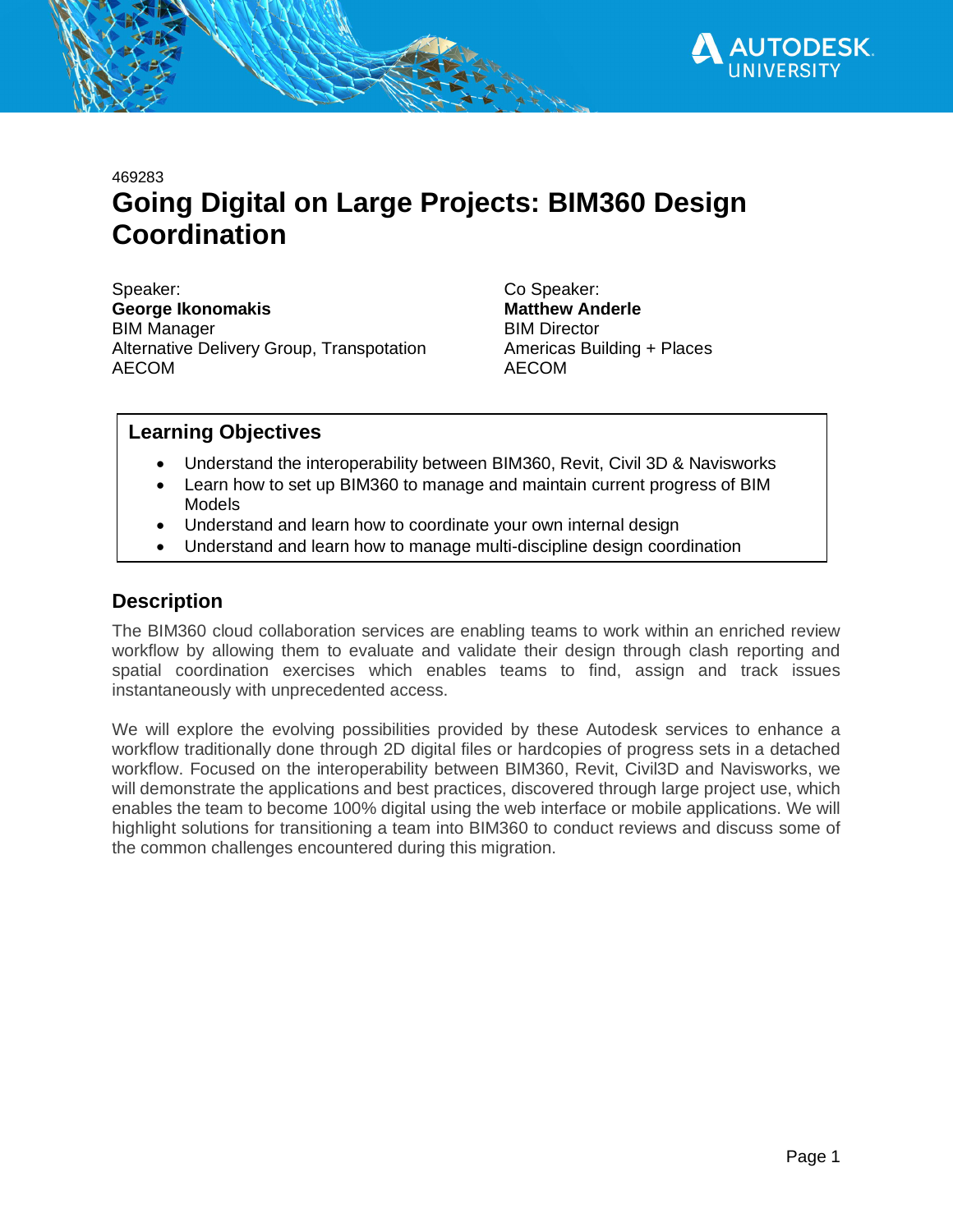

## **Speaker: George Ikonomakis**



An experienced BIM manager, currently working with AECOM under the Transportation Business Line. Embedding technology and processes on large scale projects. With 25+ years of experience, I have successfully demonstrated the of implementation of digital innovation throughout the AEC industry. I have developed a strong skillset in Virtual Design & Construction through BIM, CADD, Collaboration Tools, Reality Capture, Data and Asset Management with a large portfolio of from building to infrastructure projects of all types, sizes and delvery methods.

Mentoring is a passion of mine. I spent 4 years as a consultant implementing design authoring tools focused on BIM throughout North America within the AEC industry and have spent the last 5 years educating future technologists with technical skills and best practices of BIM at local colleges.

# **Co Speaker: Matthew Anderle**



Matthew Anderle is the Building Information Modeling (BIM) director for the Buildings+Places business line of AECOM, with focus on the Americas. He is a BIM and technology evangelist with over 20 years of experience establishing global BIM workflows and standards around content, computational BIM, interoperability, and BIM consultation as a service. His experience spans over multiple market sectors with emphasis on large healthcare facilities, data centers, aviation, government projects, and science facilities. Mr. Anderle serves AECOM as a leader in the

advancement and efficient implementation of BIM processes for a variety of project types. He manages and directs large distributed project teams to successfully implement BIM collaboration workflows, enabling global offices to work as one entity.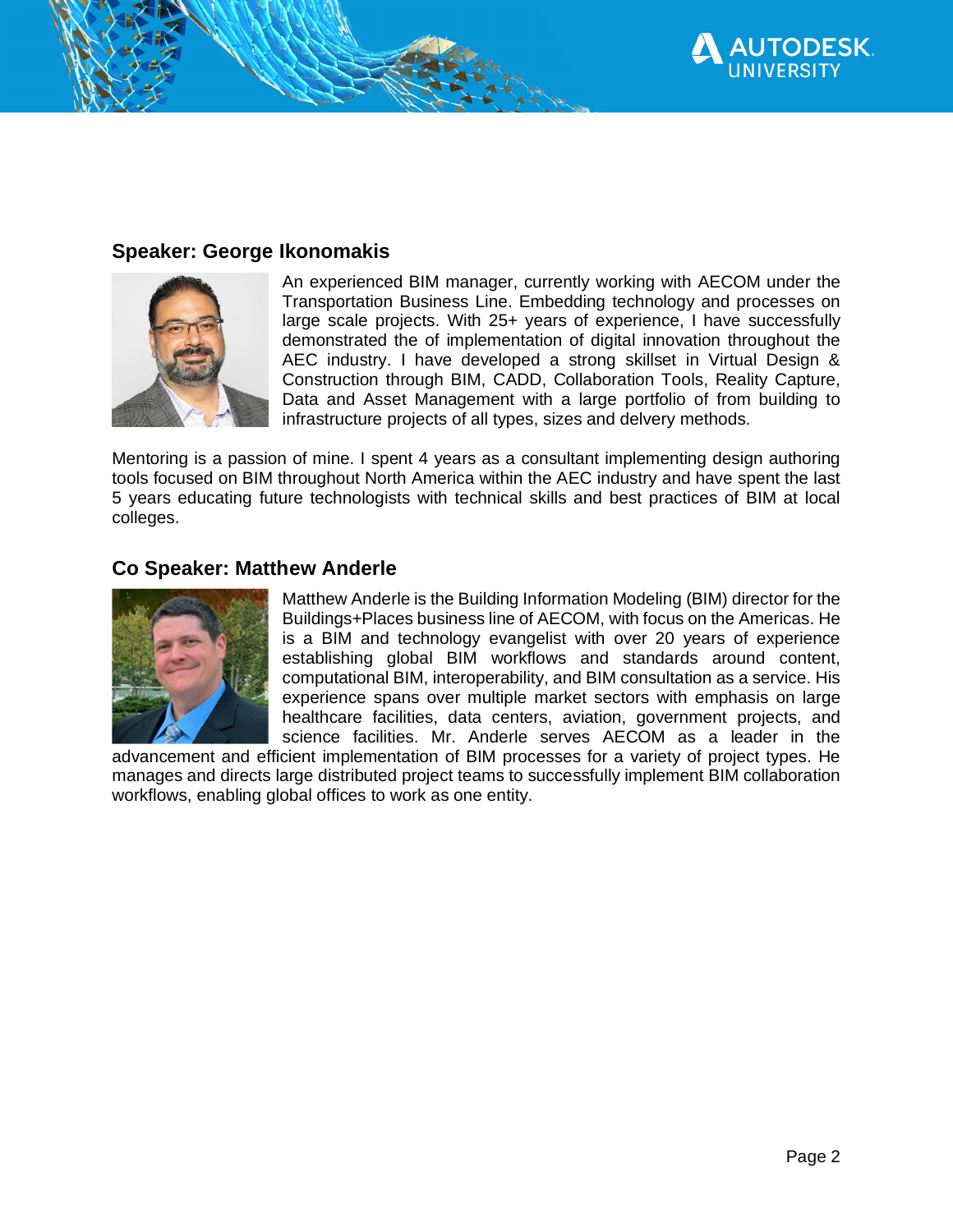

# **Introduction**

**Due to the sensitivity of security protocols associated with this project we are unable to share certain material without the consent of the Windsor-Detroit Bridge Authority.**

Working on large scale projects can experience large scale issues. Issues that can be prevented with proper planning at the earliest stage possible of a project. Teams tend to wait for projects to be awarded and go live before they begin the "heavy lifting" of project set-up, coordination and collaboration processes. If you are not doing so already, consider setting up the project during the pursuit stage as it is in production. Management could push back looking at this as an overhead cost during a pursuit and not feasible. Consider the overrun of a budget and possible delay of production due to setup procedures and production tools after you have been awarded the project shifting to "full steam ahead". My approach has always been to treat the pursuit as if it is a live project. The goal is to have the project ready for production immediately upon award.

# **Focused Project**

The Gordie Howe International Bridge is the new crossing bridge between Detroit, Michigan, USA and Windsor, Ontario, Canada being delivered as a Public Private Partnership and Bridging North America (BNA) is Windsor-Detroit Bridge Authority's (WDBA) private partner comprised of ACS Infrastructure, Dragados Canada, Fluor & AECON. AECOM is the lead designer and engineer on the project under BNA and will be responsible for the entire design along with its sub-consultants.

#### https://www.gordiehoweinternationalbridge.com/en

The project includes the main bridge crossing the river at a span of 2.5 km (1.55 miles) with a clear span of 853 m (0.53 miles) over 6 lanes. Two point of entries, one on each side of the border, combined for 121 hectares (299 acres) of land and an approximately 42,750 sq.m. (460,157 sq.ft.) of facility floor area. The project also includes a revamp of 3 km (1.86 miles) long highway Michigan Interchange I-75 that involves 4 interchange ramps and 5 pedestrian bridges.

The Gordie Howe International Bridge, once completed, will be the longest cable stayed bridge in North America and will be the longest composite-deck cable stayed bridge in the world. The result will set an advanced precedent in cable stayed bridge design and distributed team collaboration.

# **Complexities & Challenges**

AECOM faced unique and complex design challenges unlike usual issues. It required innovative digital workflows and technology to resolve these issues. One of the biggest design challenges, was collaboration due to the scale and complexity of the project. Gordie Howe International Bridge consists of 4 major infrastructures and 18 facility structures that span across 2 countries with a globally dispersed design team of 500. Not to mention, each country uses a different unit of measure and design standards that need to comply to municipal provincial/state, federal and border crossing authorities. Unique security protocols from various federal agencies added a layer of complexity in how we managed our design teams and controlled access to the project data.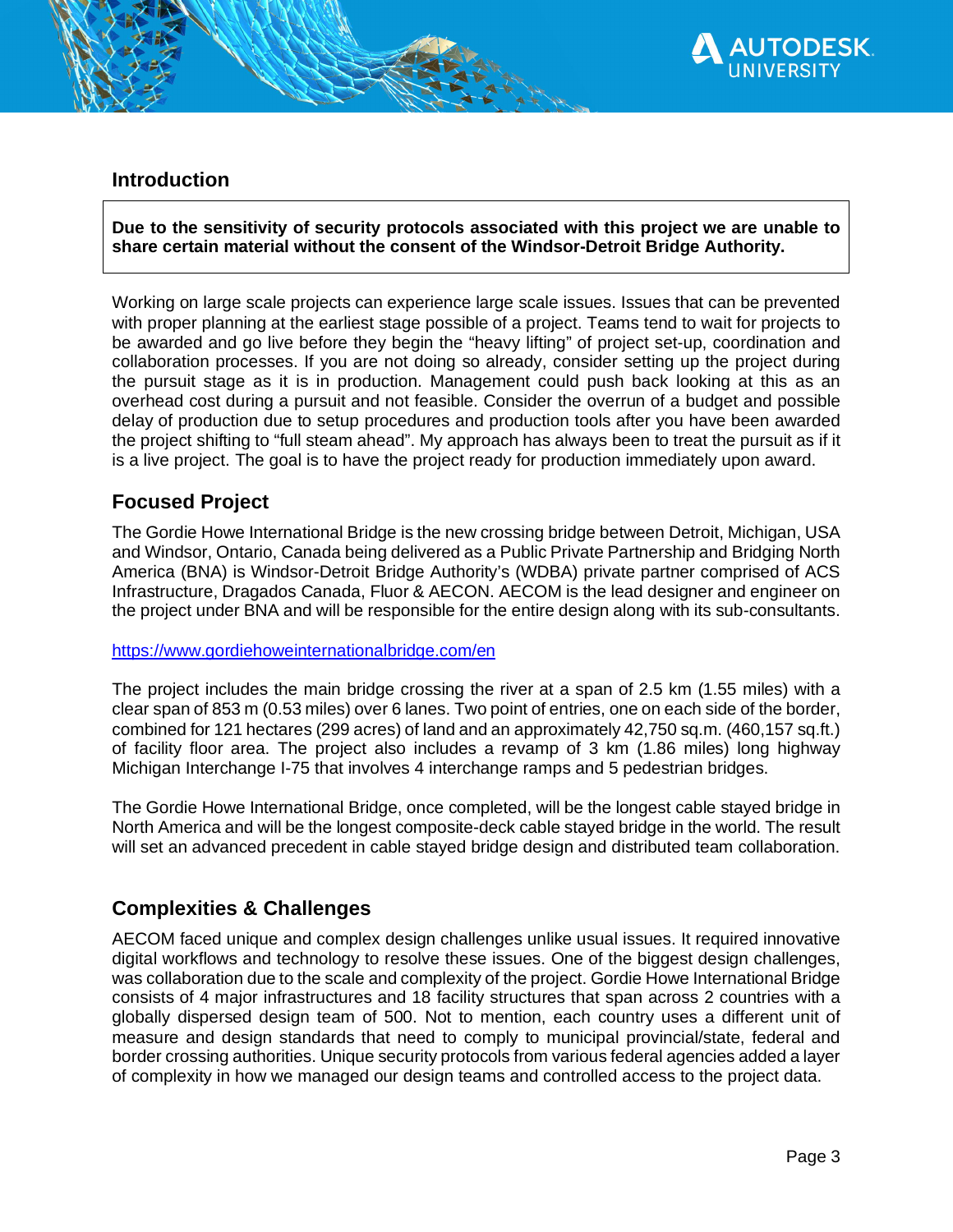



# **The Study**

The collaboration platform(s) needed to easily navigate these complexities and flawlessly move between requirements. For example, dual units of measurement were required in the bridge design so both governments could review and validate the bridge capacity in native format. A wide variety of software authoring tools are in use due to stakeholder requirements – each software requiring a unique workflow into the data environment.

| <b>COMPONENT</b>           | <b>STANDARD</b>                          | <b>AUTHORING</b> |
|----------------------------|------------------------------------------|------------------|
|                            |                                          | <b>TOOLS</b>     |
| Michigan Interchange (I75) | Michigan Dept. of Transportation (MDOT)  | Power GeoPak     |
|                            |                                          | OpenRoad         |
| US Port of Entry           | <b>MDOT</b>                              | Revit            |
|                            | National CAD Standard (NCS)              | Civil 3D         |
|                            | Ministry Transportation of Ontario (MTO) |                  |
| The Bridge                 | <b>MDOT</b>                              | Power GeoPak     |
| Canadian Port of Entry     | <b>MTO</b>                               | Revit            |
|                            | <b>NCS</b>                               | Civil 3D         |

The AECOM team looked for a common data environment solution with the ability to translate references, software languages, and units of measurement into a common digital language that is pushed into the master model. The project team looked for an agnostic environment capable of handling the complex software flows that included geospatial data, which was critical in order to ensure alignment between all project components and accurate measurements for placement of the entire project. The unprecedented integration and use of technology will set the standard for the design lifecycle of the project.

After a series of discovery workshops, the decision of Autodesk's BIM360 and Bentley's ProjectWise, as paired collaboration platforms, ensured real time access to project component, data by over 500 design personnel across 25+ subconsultants, and 40+ offices embedded across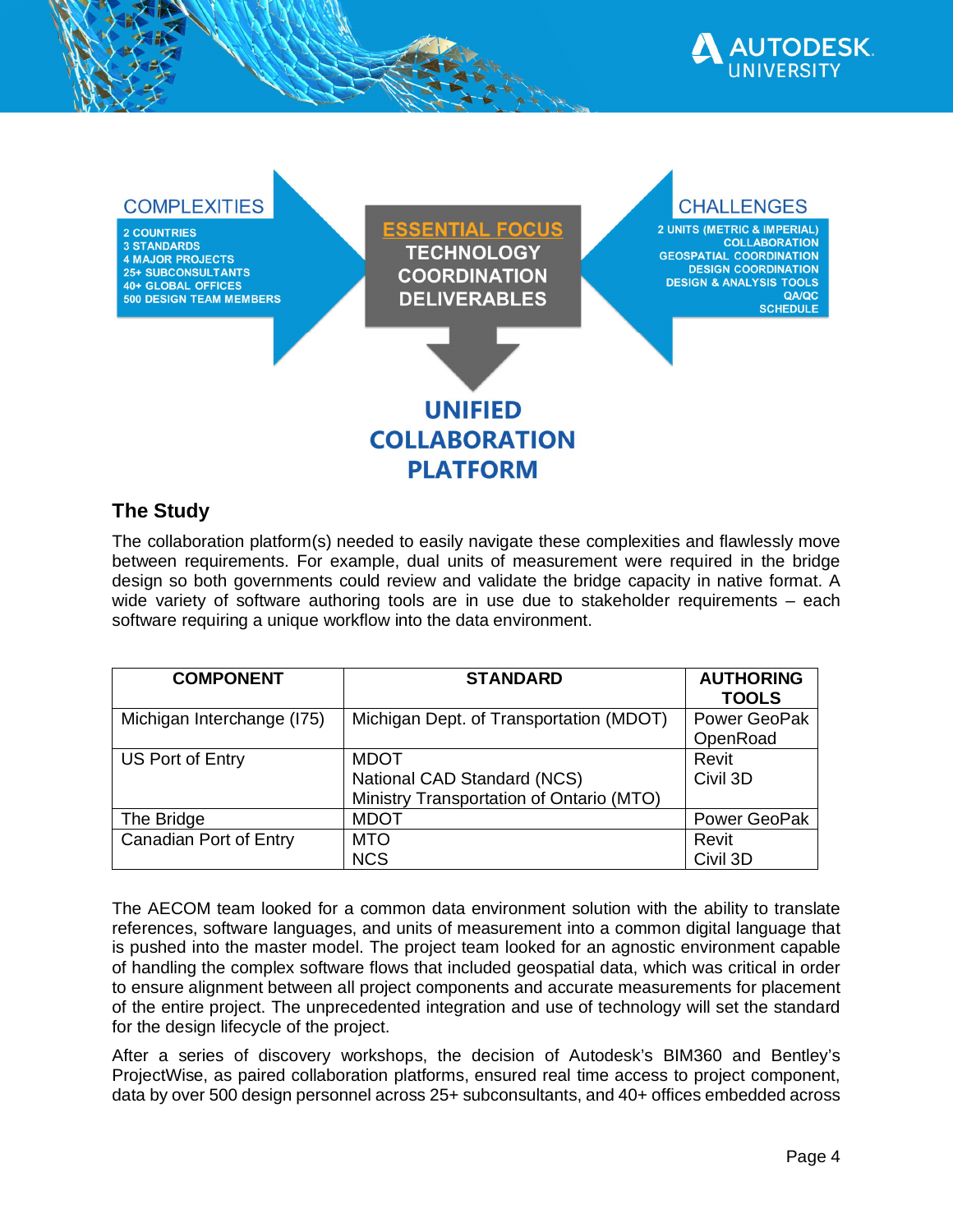

the globe. BIM360 was incorporated to handle about 80% of the workload and consisted of Data Storage, Design Coordination, QA/QC execution and hosting issue tracking across the whole project process and team. We embraced a digital strategy and were able to have the project available at 100% digital using web and mobile interfaces, which in return allowed unprecedented access by stakeholders to real time updates.



# **Resolutions**

Establishing digital workflows for each authoring software allowed us to quickly coordinate design data regardless of file type instantly across our design team. The project to date coordinated thousands of electronic design files with smooth transitions throughout the design progression. This also allowed sharing of feedback and design scenarios instantly, which improved our teams' ability to coordinate information in real time.

### **GeoSpatial Coordination**

Establishing coordination through geospatial coordinates for all components of the project was the outmost importance from the start. We identified a global coordinate to act as our monument/muster point for the project campus which all components will align their design on at a "x, y, z origin". To ensure component to component transitions, we identified coordinates at pivotal origins from one component to another. For example, between the bridge and civil teams the bridge approachment points were identified as coordination points. For the port of entries, we identified coordination points that are related to both the civil and facility teams design for each building structure.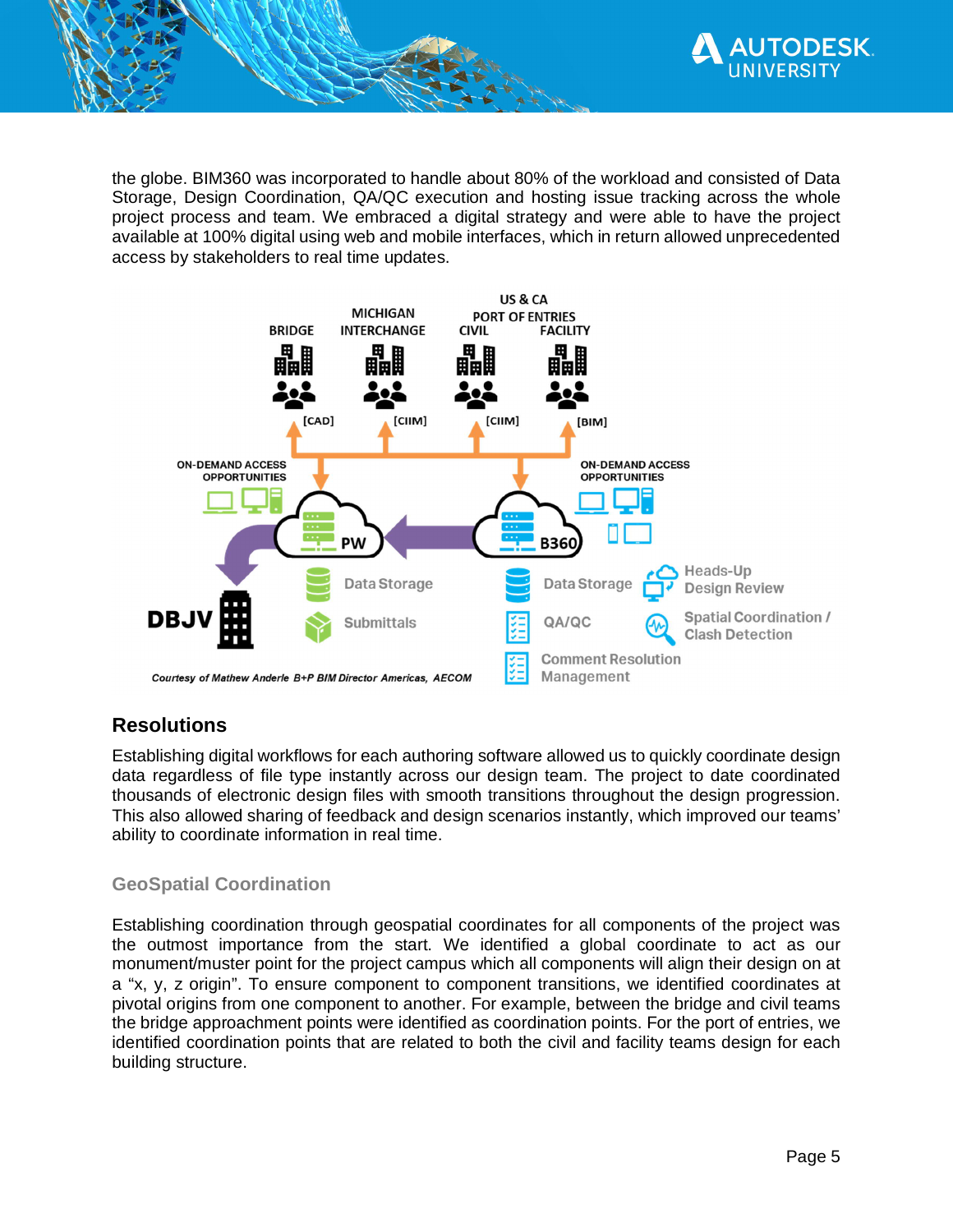

A Campus file was created for each component and appended in Navisworks to create a federated model to review alignments and obtain verification by our technical experts. This ensured confidence to our architects and engineers to review the design within BIM360 Design.

### **Design Coordination**

Establishing digital workflows for each authoring software allowed us to quickly coordinate design data regardless of file type instantly across our design team. The project to date coordinated thousands of electronic design files with smooth transitions throughout the design progression. This also allowed sharing of feedback and design scenarios instantly, which improved our teams' ability to coordinate information in real time.

### **Design Coordination: Generative Design**

Dynamo workflows were developed to assist with complex design changes. What would have been labor intensive changes to elements of the design was simplified. The Dynamo script allowed our structural engineering team to input engineering data required for the design and select architectural canopies in "mass" form, which then layout the framing of the canopy as per the engineer's calculations. The team avoided repetitive design tasks and calculation errors while minimizing



design coordination complications that improved design validation. This allowed the team to test multiple iterations of design to provide the client and community stakeholders with several design solutions at a time.

Our leverage of Autodesk Forge development techniques has created a new design process that reduces our labour for iterative design scenarios now and in future designs.

### **Design Coordination: Reviews**

AECOM's multi-discipline/multi-nation design teams were able to work in a virtual cloud representative of the physical project components in a federated model scenario. Further, all disciplines on all phases of the project created design intent with virtually geo-referenced locations to the physical site. The downstream effects of this not only provided federated model coordination, but also physical real time design intent relative to site development, utilities, grading, and drainage.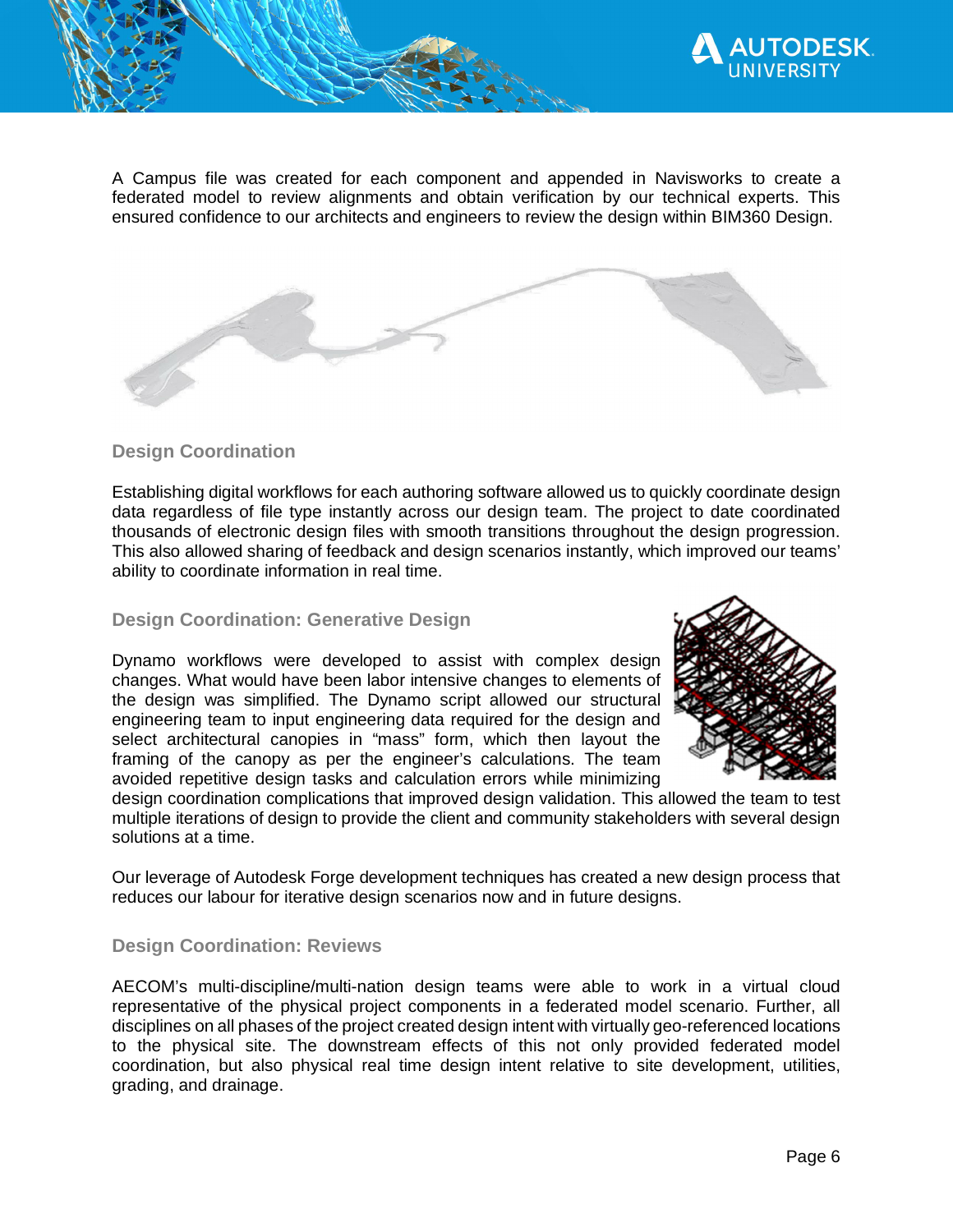

AECOM developed a 2-System virtual digital review environment to investigate design clash and spatial coordination issues. The 2-System came from the leverage of each Federated Model software environment, namely Navisworks & BIM360.

Navisworks was chosen as the primary environment to review the building facility interdisciplinary review. The reason is as a result of the direct understanding of Revit element identifiers, which was used as the design authoring tool for the facility structures, that allows to assemble areas of concern and coordinate more efficiently.

#### **Building Facility's Interdisciplinary Review: Design Files → Navisworks → BIM360 Issue Tracking**

- 1. The issue is found in Navisworks (NWF) through a federated model and saved as a publish Navisworks file (NWD).
- 2. Using the NWD file, use BIM360 Issue to assign issues to design team members.
- 3. Issue is reviewed in BIM360 by design teams.
- 4. Changes are made in the discipline file and issues are updated through BIM360
- 5. Final review is done in Navisworks and Issues are closed either through Navisworks or BIM360.

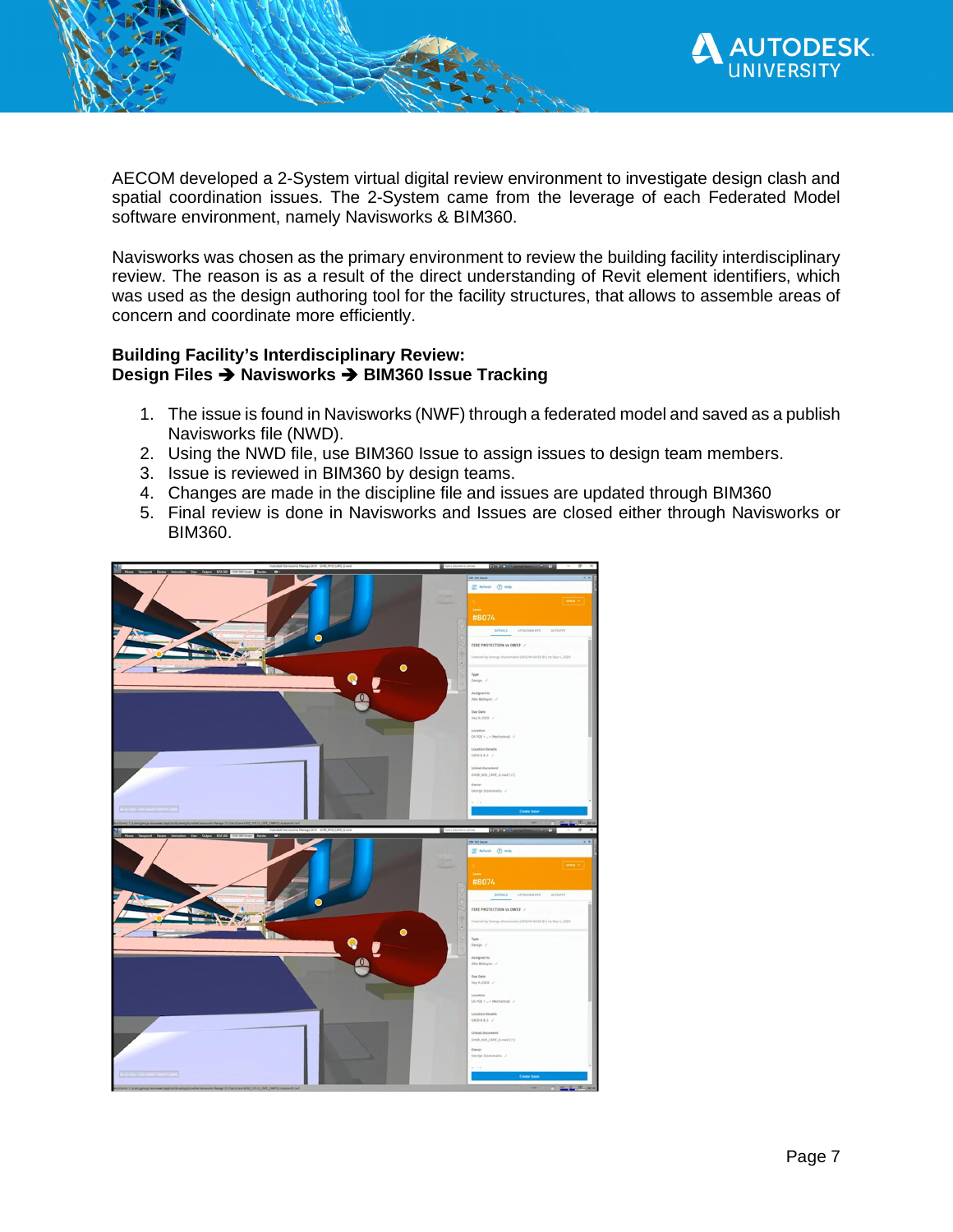



BIM360 Model Coordination was selected as the primary coordination tool to review between civil elements and facility's foundations and building systems. The reason for using for Model Coordination is primarily due to the size of the project not only for its physical size but also the electronic file storage.

BIM360 allows flexibility to be able to turn files on/hide that are not required for review at ease, which allows better navigation throughout the site.

#### **Infrastructure vs Facility: Design Files → BIM360: Model Coordination Module**

- 1. Review of federated model is performed in BIM360 Model Coordination module.
- 2. Issue is created in BIM360.
- 3. Design team makes necessary changes.
- 4. BIM360 Issue is updated.
- 5. Issue is reviewed in BIM360 Model Coordination module and closed.